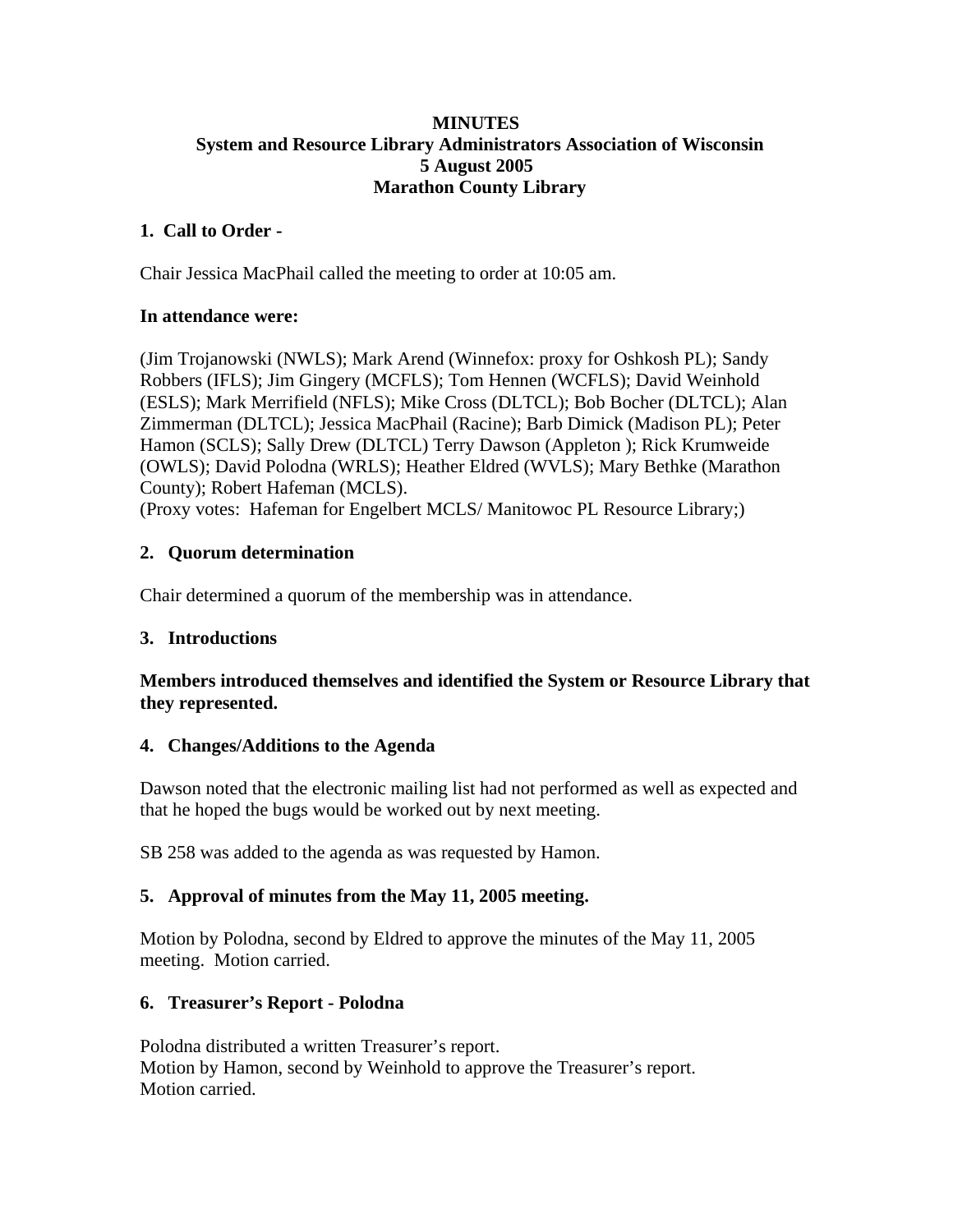#### **7**. **Funding for State contracts for ILL access at WiLS and Milwaukee PL**

Hamon asked to interject the state contracts for ILL access at WiLS and Milwaukee Public Library as an agenda item ahead of SB 258. Discussion ensued with Polodna stating that there is a danger in this funding becoming an LSTA entitlement and that it should be viewed only as a limited fix.

Motion by Hamon, seconded by Hennen: SRLAAW recommends to LSTA Advisory Committee to set aside money to fund the state contracts for ILL access at WiLS and Milwaukee Public Library, if necessary. **Motion carried.** (Polodna and MacPhail abstained).

#### **AB 483, MOE -** Weinhold and others

Weinhold opened the discussion by stating that he understands AB 483 will come up for Executive Committee action next week and that the commentary has been posted to SRLAAW. Weinhold asked that all members contact their Senators and Representatives in an effort to keep the Bill from getting out of Committee.

Hamon stated that Representative Perisi understands the Bill and asked pertinent questions of Representative Gottlieb at the hearings. Hamon restated the need for members to contact legislators concerning AB 483. Lisa Strand has visited the governor's office to ask his position on the bill. The last step in stopping the legislation if passed by the House and Senate would be the governor's veto.

Hafeman stated that Engelbert had spoken with the Mayor of the City of Manitowoc concerning opposition to AB 483 and had received a positive response. Hennen stated that Engelbert's approach is correct and that he had spoken with the Waukesha County Board resulting in the Board taking no position on the bill. Madison PL has spoken to the City concerning AB 483; Dawson encouraged all those who have a mayor who opposes AB 483 to have him call Curt Wytinski and your Representative.

Weinhold reported that he, Strand and Hennen visited Representative Gottlieb concerning AB 483. Weinhold asked Gottlieb if he had suggestions of what would replace the MOE. Gottlieb suggested that there is a provision for locally produced library standards. Weinhold advised Gottlieb that only four Systems had standards at this time. Hamon stated that the people voting for standards are the same people who want to cut the budget. One alternative would be to form a DPI task force to study the issue. Polodna stated that not enough could be done to keep it in Committee.

All present were in agreement that local libraries would be hurt directly if AB 483 passed.

Mike Cross passed out the DPI testimony at the hearing concerning AB 483. DPI advanced the argument that library systems provide operational efficiencies because the MOE is in place and that there exists a provision for adjustment if a system can achieve cost savings. [Cit. 43.15 (4) (e)]. Cross went on explain that the language could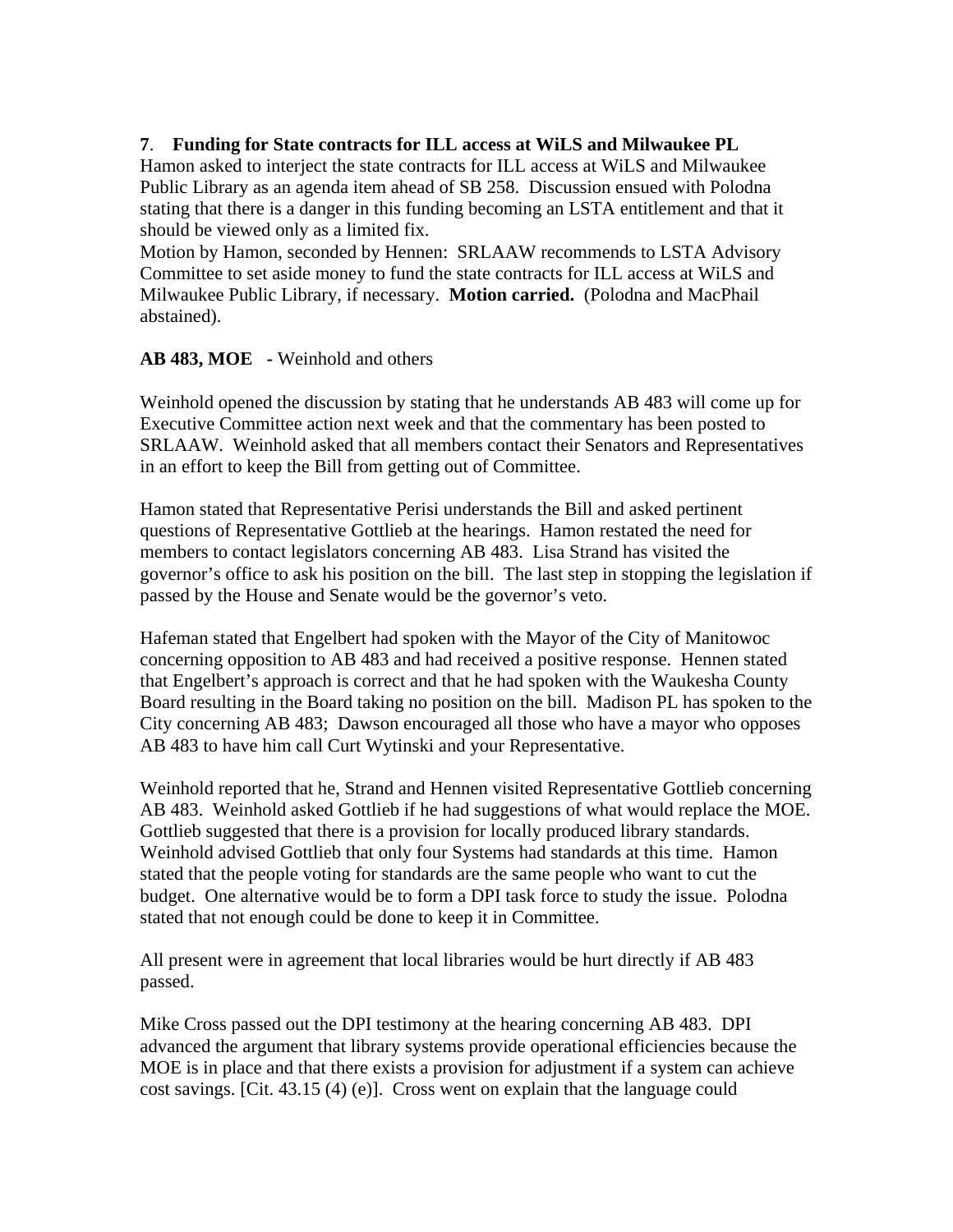potentially be expanded for further cost savings if it could be proven that it provides equivalent services. Hamon stated that if the Bill could be stopped in Committee, it would not be brought up again for a while. Hennen suggested flooding legislators on the committee with mail protesting the passage of AB 483 and said that Lisa Strand will be contacting legislators in the near future.

**SB 258 -** Hamon asked to address SB 258 – the Senate bill prohibiting a public library from loaning or renting an "R" rated movie to a minor without proof of parental or guardian consent. After a discussion concerning circulation being more of a local issue than a state issue, action was taken.

Motion made by Hamon, seconded by Hennen: SRLAAW opposes unequivocally any legislation that interferes with any local library circulation. Motion passed.

# **8. WLTA Representative from each system - Hafeman**

Hafeman stated that this was an issue that the MCLS Board representative to the WLTA had asked him to put on the agenda for the SRLAAW meeting.

He asked that each library system be obligated to have a representative on WLTA and that, if traveling long distances presented a problem, that SRLAAW work with WLA in bringing about the ability to have meetings via call conferencing. Comments on the difficulties in travel and setting up call conferencing ensued. It was agreed, however, that each system director or coordinator would ask his/her System Board for a representative to WLTA and that teleconferencing might be a viable option if it could be scheduled.

The other position Hafeman offered concerned the Library Advocacy Roundtable not being made part of WLTA. The biggest concern was that it would attempt to combine two different types of groups. On the one hand, the WLTA represents Trustees that are legally appointed guardians of the library, responsible for funds and oversight. Friends and advocates, on the other hand, are not appointed, but, rather support libraries through sponsorship and fundraising by joining a Friend's group.

After much discussion, Mike Cross pointed out that including other advocates and library supporters in the WLTA had nothing to do with any fiduciary or governance obligations of Trustees. Any governance issue of a Trustee's obligation would be limited to being a local issue and would never be part of an advocacy group. He also stated that ALA's Association of Library Trustees & Advocates (ALTA) encourages advocates other than Trustees to join their division.

Polodna stated that he believed it was mixing two separate groups with separate missions.

Motion made by Eldred, seconded by Trojanowski:

SRLAAW encourages WLTA to reconsider opening their membership to other library advocates. Motion carried. (Abstain: Engelbert (proxy), Hafeman, Polodna)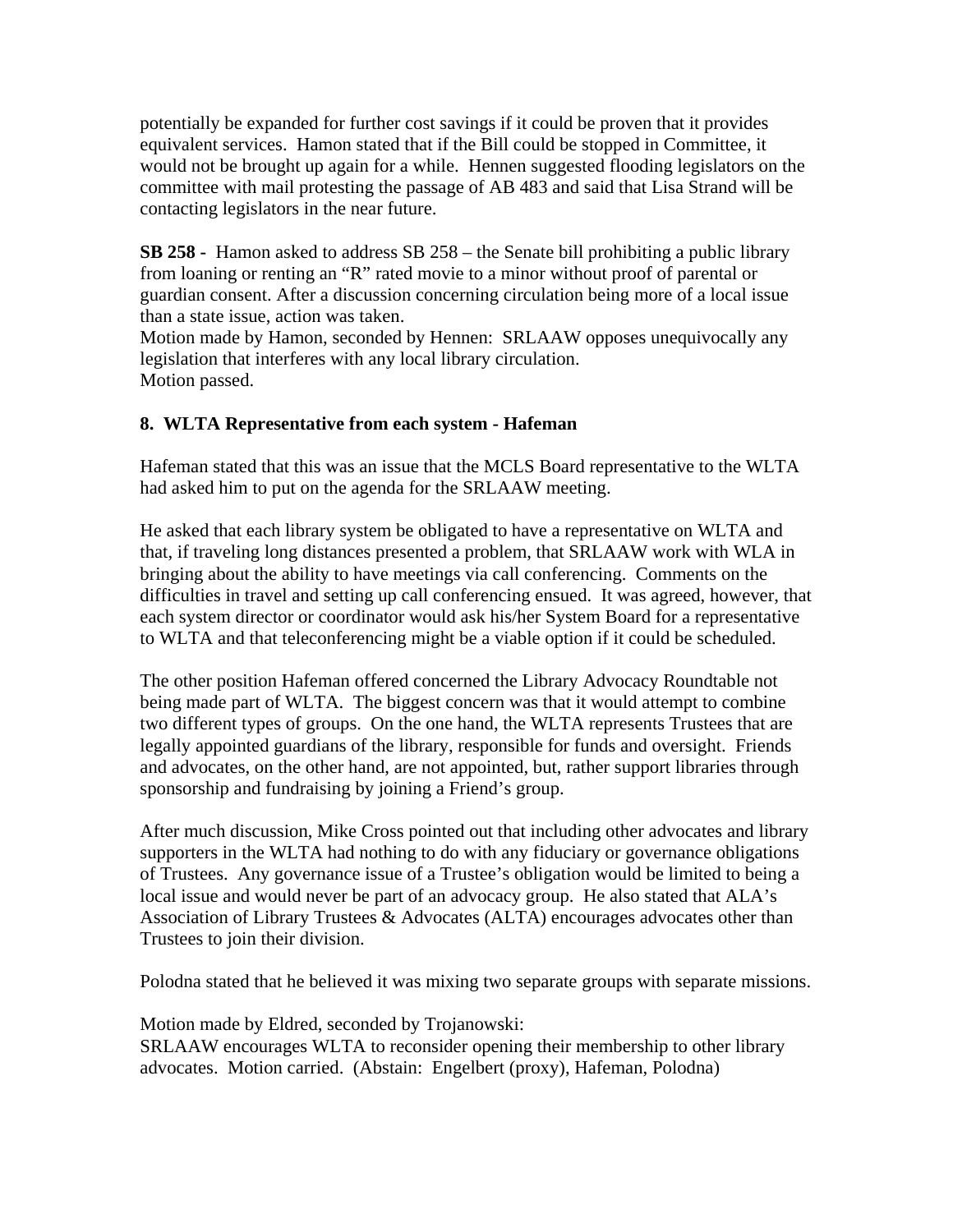### **9. WLA Foundation's Campaign for Wisconsin's Libraries update - Krumwiedi**

Krumweidi stated that the campaign is more important now than ever. The WLA foundation website is up and running. He also noted that both radio and public service campaigns have been started. The Foundation has received \$45,000 in contributions to date, with an annual goal of \$100,000. The Foundation will be contacting local groups for support through local library directors. Gingery and Hennen asked if it would be appropriate to put money into a Library System's budget for the Foundation. Weinhold asked if the Foundation would be producing any promotional material. Zimmerman stated he would check with DPI on the appropriateness of putting money into a System's budget for the Foundation and also see what the schools are doing. Hamon said that SCLS had done this before under Public Relations.

## **10. Wisconsin Libraries Distribution Service - Polodna**

Polodna stated that Bob Blitzke from SCLS handles this distribution. SCLS delivers library informational materials. Hamon stated that the publishers realize that some of the materials may not reach their destination and that it is a local decision on how to handle this type of material.

## **11. DPI Reports**

## **WISCAT Update** –

Bob Bocher will be contacting systems concerning the WISCAT Project. The Division has now completed the migration of the statewide library union catalog (WISCAT) and the interlibrary loan management (WISCAT ILL) to a new totally web-based environment the implantation of the first two phases of the project are well underway. The first implemented piece of the new resource sharing system was the union catalog. The WISCAT union database was transferred from the previous vendor to the new vendor, Autographics. The union catalog allows libraries to download individual MARC records for use in local online catalogs.

The second piece of the new resource sharing system to be implemented was the interlibrary loan management software created by Fretwell-Downing Inc. It is referred to as WISCAT-ILL. Traffic on the new system has averaged about 20,000 requests per month.

The third phase, a Z39.50 gateway, often called a virtual library, is still in the early implementation phase. The gateway will eventually allow libraries to enter a single search query looking at multiple library OPACs and facilitate the interlibrary loan of those items.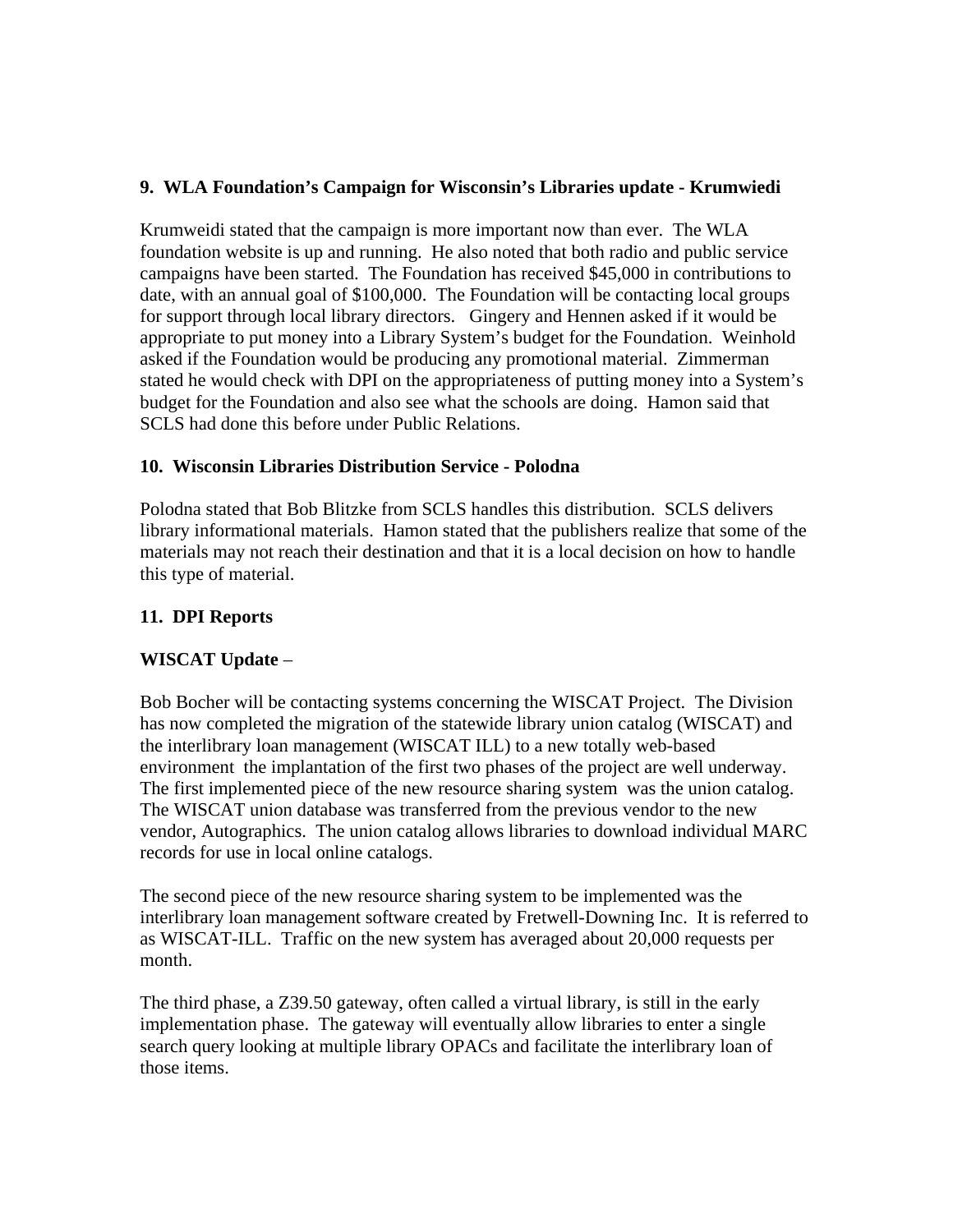#### **State budget update –**

At this time, Badgerlink looks safe in the Governor's budget.

#### **New Property tax levy limits -**

There may be a new property tax limit in effect for 2006 & 2007. Preliminary information is that county library spending will be within the total limit. Concerns were raised about how this might affect the MOE.

#### **Library Task Force Bills (SB 272 and 273)**

Two Senate Bills have been introduced in the legislature that are based on the recommendations of the State Superintendent's Task Force on Public Library Legislation and Funding.

SB 272 – Includes a provision that makes it easier for library system mergers; establishes three minimal requirements for library system membership (pay certified public librarian; minimum hours open; minimum spending on library materials) that are proposed in recognition of the fact that good library service requires a partnership between the state, the regional library system and the locality. Also has a provision for libraries in adjacent counties, including counties across library system borders (except for Milwaukee County FLS) to be reimbursed by adjacent counties for library use by residents of each of those counties who do not maintain a public library.

SB 273 – Includes exclusion of funding provided by the county for library capital costs in the calculation of the levy rate required for municipal exemption: allow a public library to retain system membership while providing only local municipal residents with remote access to electronic databases; change statue to allow for streamlined procedures like post-audit for the approval of library expenditures for salaries, benefits and other recurrent expenditures**.** 

Hennen asked about those counties that are at the 70% reimbursement level under Act 150 and how this would affect them. Zimmerman stated that he was not sure.

Hafeman asked about the proposal that would allow Library Systems to consent to member libraries charging each other for interloans. Cross said that it would be permissive legislation and would be decided at the System level.

Cross also stated that he was beginning to hear complaints from other communities concerning AB 431, which would allow an alternative formula (per capita) for local library funding and that a limit on the levy is much different than a limit on the expenditure line.